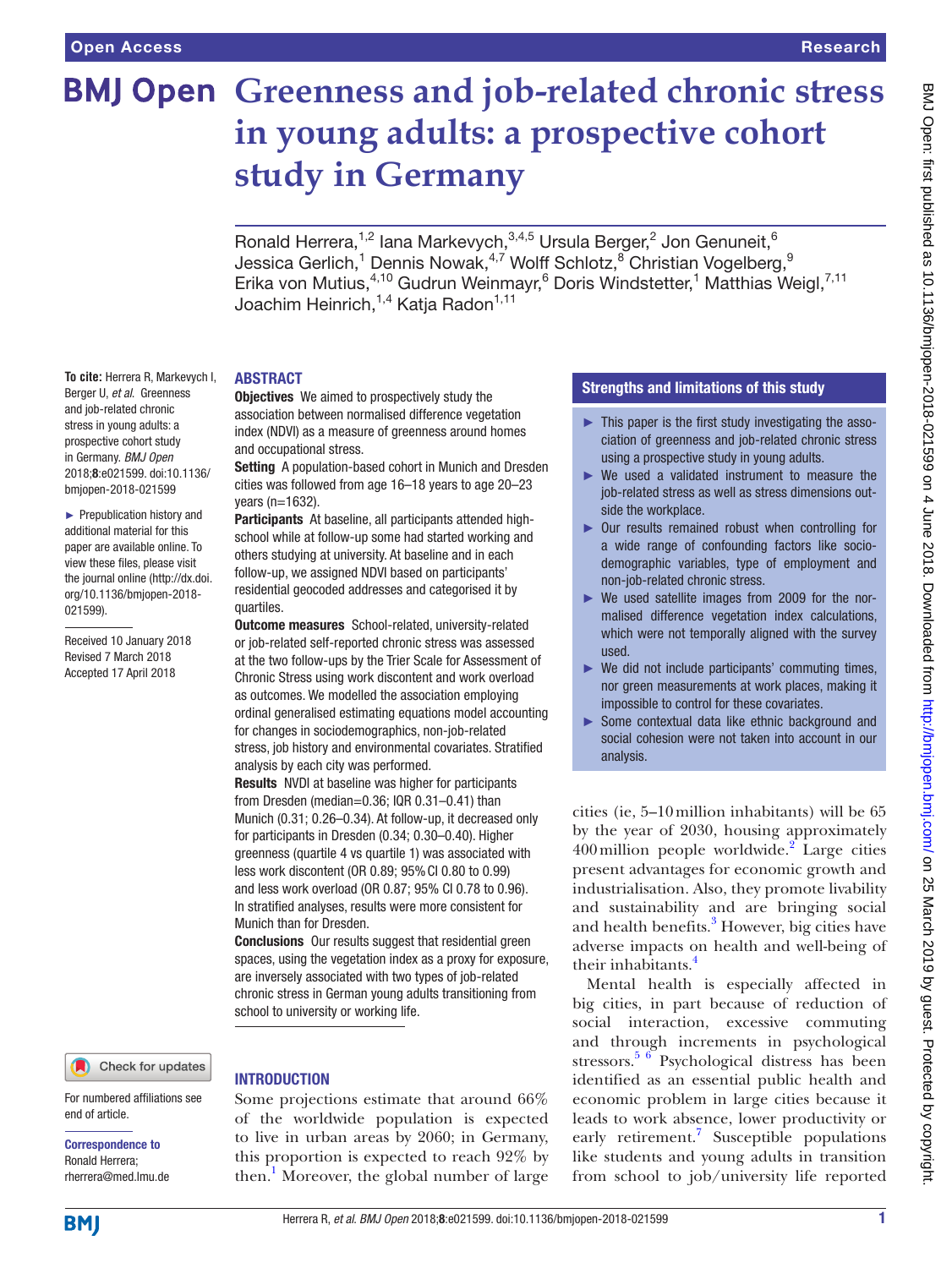increments in job-related chronic stress.<sup>[8](#page-10-6)</sup> In line with this, evidence has shown significant mental health benefits of residing in cities with more natural environments through restorative effects on psychological health. $9-17$ 

Mechanisms explaining the restorative effect of a green environment are attributed mainly to physical activity, social contact and deliberately seeking environments to recover from demanding situations and tasks.[10 12 18–21](#page-10-8) Restorative niches were associated with emotional wellbeing, as well as increments of project management capabilities in adolescents transitioning from junior to secondary school.<sup>[22](#page-10-9)</sup> Additionally, few studies have studied associations between the access to green environments and job satisfaction. $23-25$  Researchers have shown the restorative effect of greenness mainly at schools or workplaces.[19 26–28](#page-10-11) These studies showed that being exposed to a green environment at the workplace/school is beneficial for workers or students. Despite these potential benefits, most of the office workers and students do not go outdoors during the job/study day, mainly because of a perception of having many tasks to do and a job/studying culture that does not include outdoor behaving. $27\frac{29}{29}$ 

So far, there are few studies relating greenness around the home environment to job-related chronic stress, especially in longitudinal settings.<sup>16 30 31</sup> No previous research has analysed the association between greenness at home and job-related stress development in young people in the transition from school to university or working life. Our aim was therefore to investigate the association between normalised difference vegetation index (NDVI) as a measure of greenness around homes and two different job/study-related chronic stress measurements: work discontent and work overload.<sup>32</sup> <sup>33</sup> Data were drawn from a population-based cohort in two major German cities, specifically Munich and Dresden, surveying young adults in the transition from high school to university or working life.

#### **METHODS**

We analysed data of the SOLAR (Studie in Ost- und Westdeutschland zu beruflichen Allergierisiken) I and SOLAR II studies.<sup>34</sup> These studies were aimed at studying the course of respiratory diseases and atopy in symptomatic and non-symptomatic children and young adults. Also, occupational risk factors were assessed to investigate associations among occupational factors, stress and the course of respiratory diseases. SOLAR II is the second follow-up of the German phase II of the International Study on Asthma and Allergies in Childhood (ISAAC II), a multicentre study planned to assess the prevalence of asthma and allergies with participants from elementary school students.<sup>35</sup> The German branch of the ISAAC II was carried out in 1996/1997 in Munich and Dresden. In these cities, it included 7498 participants at age 10years (fourth grade, age range 9–11years). From August to January 2003, 3053 of these participants answered the questionnaire of the first follow-up of the study (SOLAR

I; age range 16–18years). From August 2007 to November 2008, 2051 of the participants agreed to participate in SOLAR II (age range 19–24years).

In the present analysis, we considered questionnaire data from SOLAR I and II, as only these two surveys contained data on chronic stress [\(figure](#page-2-0) 1). Besides chronic stress items, the written questionnaires contained validated items on sociodemographics, type of job, occupational diseases and physical activity. More details on the study methods are given by Heinrich *et al*. [34](#page-10-15)

In the current analyses, we excluded participants who had ever worked before SOLAR I (n=318), those without information on educational status (n=21) and those with more than two items missing in one of the Trier Inventory for Chronic Stress (TICS)<sup>32 33</sup> scales (n=24). We geocoded the families' or participants' most recent addresses in SOLAR I and SOLAR II. We then calculated the environmental covariates and matched them to the individual questionnaire information. We excluded 56 participants because they moved out of the study areas [\(figure](#page-2-0) 1).

All participants or their legal guardians provided written informed consent.

# Variable definition

# Job-related stress

For this study, it was essential to use an instrument applicable to the school, university and working environments. TICS is a well-established instrument that includes scales of job-related chronic stress and stress outside the workplace dimensions. These scales were selected using the model of health $33$  and validated using confirmatory analysis in a representative sample. $32$  Hence, it is well suited to study the change of stress from school life to working or university life. We used two job-related TICS subscales as chronic stress outcomes: work discontent (eg, "Satisfaction from the work that I have to perform daily") and work overload (eg, "Too little time to execute my daily tasks"). Responses were assessed on a 5-point Likert scale from 'never' (0 points) to 'very often' (4 points). Total scores were formed as sum of all particular items in each subscale. Based on the recommendations of the scales' authors, $33$  up to two missing items per subscale were accepted otherwise, the subscale was considered as missing. Each subscale was categorised based on the frequency of stressful situations, as 'low' (≤median), 'average' (above median to median+1SD) and 'high'  $(≥1$  SD from the median).<sup>36</sup> We used the median and SD obtained in SOLAR I to categorise the outcomes in SOLAR I and SOLAR II.

# Greenness of the home environment

We geocoded participants' addresses in SOLAR I and SOLAR II. Based on the geocoding, the exposure to natural and green areas around each home address was estimated using NDVI, a satellite image-based vegetation index. *NDVI* = *NIR−RR NIR*+*RR* is the ratio of differences between the near-infrared region (NIR) and red reflectance (RR) to the sum of these two measures, and it ranges between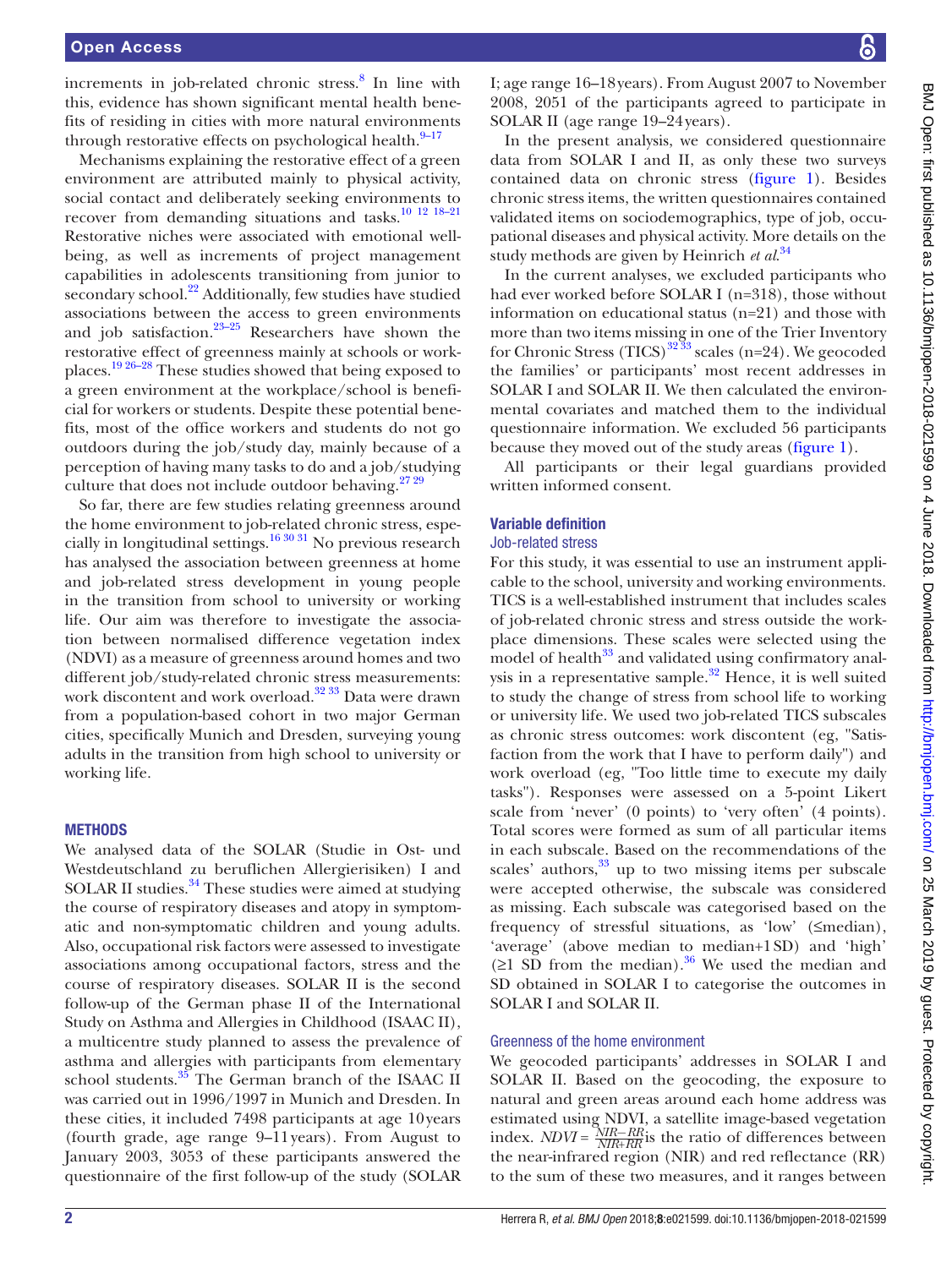



<span id="page-2-0"></span>Figure 1 Flow chart of follow-up from International Study on Asthma and Allergies in Childhood (ISAAC) phase II to SOLAR II including normalised difference vegetation index (NDVI) measurements, job-related and non-job-related stress variables and total participants in each follow-up and the current analysis. Excluded participants: n=318ever worked previously to SOLAR I, n=21no educational status information, n=24more than two Trier Scale for Assessment of Chronic Stress (TICS) items missing and n=56residence out of the study areas.

−1.0 (water) and 1.0 (dense green vegetation), with zero indicating sand, snow or rocks. $37$  Choosing Landsat 5 Thematic Mapper ([http://earthexplorer.usgs.gov/\)](http://earthexplorer.usgs.gov/) cloud-free satellite images, an average NDVI was obtained using a 30m by 30m resolution in a 500m radius around home addresses. The 500m radius was used because it is considered to reflect better greenness directly accessible outside each home.<sup>38</sup> For the Munich area (including the city of Munich and an adjacent region of Upper Bavaria), we used two images from 31 August in 2009 and merged them to cover the entire study area. In Dresden (including the Saxony area), four images were combined to cover the study area. As no data for a single day were available, we used images from 24 and 31 August in 2009. Finally, the exposure was categorised using survey and city-specific quartiles to account for distributional differences between city and study period.<sup>39</sup>

# **Covariates**

#### Sociodemographics

As sociodemographic variables, we included: sex (male vs female), highest educational status reported at SOLAR I and SOLAR II (elementary education vs secondary education, advanced technical or higher education) and if the participant had children by SOLAR II (no vs yes). To account for physical activity, we used the WHO recommendations<sup>40</sup> considering the age-specific cut-o $\Box$  point for SOLAR I (≥4hours/week) and SOLAR II (≥2hours/ week).

### Non-job-related chronic stress

TICS also measures the stress outside the workplace/ university environment using the following four subscales:

- social overload (eg, "I quarrel with others because I do not behave the way others expect me to");
- lack of social recognition (eg, "The experience that other people have no trust in me");
- ► chronic worrying (eg, "Times when I am not able to suppress my worries");
- stressful memories (eg, "Recurrent memories of failures").

We measured these non-job-related chronic stress scales in SOLAR I only [\(figure](#page-2-0) 1) because they are considered to be persistent over time<sup>[8](#page-10-6)</sup> and used them as covariates to control for self-perceived stressful circumstances outside the work or study environment. Categorisation of the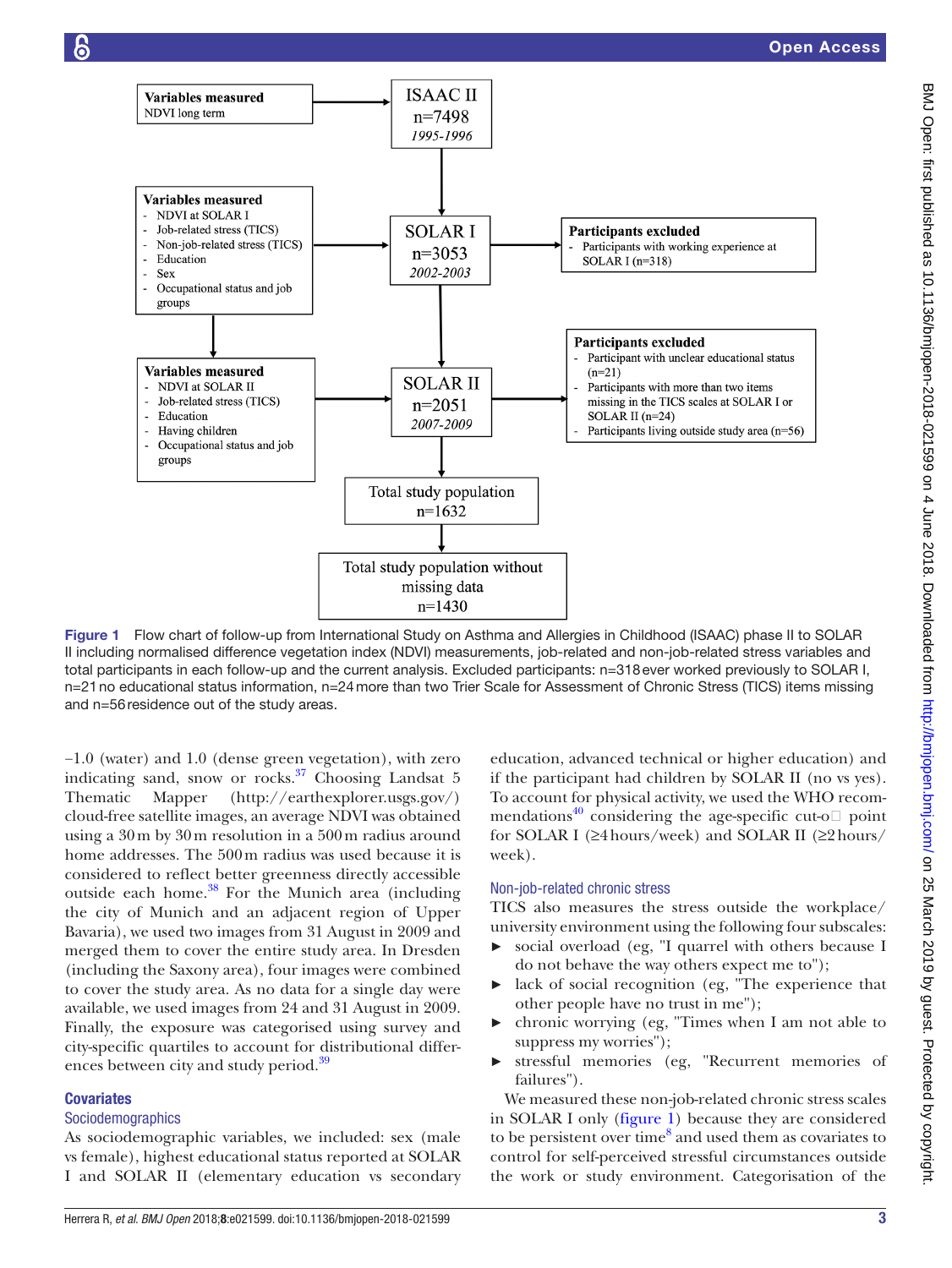non-job-related chronic stress scales was done using the same method as for job-related stress.

#### Current status and job type

At SOLAR II, we categorised the occupational status as follows: employee (reference), university student, vocational trainee (in a dual training programme), unemployed, self-employed and other (ie, on maternity leave or being work disabled)[.8 34](#page-10-6) In addition, participants reported any jobs they had ever held up until SOLAR I and between SOLAR I and SOLAR II. Two trained persons coded these jobs (including regular employment, student job or internship) according to the International Standard Classification of Occupations  $(ISCO-88)$ .<sup>41</sup> Following the ISCO classification, we assigned each working participant to one of five job groups: clerks, professionals and technicians, healthcare professionals (ie, with direct patient contact), plant machine operators and elementary occupations (ie, routine tasks using mainly handheld tools and some involving physical effort).

#### Environmental covariates

We used the European Environmental Agency databases<sup>[42](#page-10-24)</sup> to link participants' residential addresses to the following spatial covariates: distance to sports facilities, $43$  distance to nearest urban green space $^{44}$  (ie, either a garden, a park, a cemetery or a plant nursery), distance to nearest lake or river<sup>11</sup> and the percentage of tree coverage<sup>45</sup> (ie, the percentage of flat ground covered by woody vegetation over a 5 m height). Additionally, we included the proportion of soil sealing derived in 2000m buffer for the year 2009 as a measure of urbanisation degree. Finally, we used the NDVI measurement in a 500m buffer at ISAAC II as a continuous variable to control for long-term greenness exposure.<sup>42</sup>

### Statistical analysis

We employed generalised estimating equations (GEE) models for ordinal outcomes with an exchangeability correlation structure.[46](#page-10-29) Applying this strategy, we assessed the relationship between greenness and job-related stress, meanwhile controlling for the outcomes temporal correlation.[46 47](#page-10-29) GEE methods produce population-averaged estimates, that is, they describe changes in the population mean based on changes in covariates.[47 48](#page-10-30) In the present analysis, GEE estimates tell us how much the studied outcomes (work overload or work discontent) would change on average in the population for each NDVI quartile increase controlling for covariates. Positive values thus mean an increase in chronic stress over time.

We included all mentioned covariates in the final models. Given the possible interaction between city and greenness,<sup>[39](#page-10-21)</sup> we stratified the analyses by city (Munich and Dresden). Furthermore, we estimated the final models using only participants who never changed their home addresses during the whole study period (n=675). Additionally, we restricted the analyses to only students (n=845) and only workers, that is, participants that reported being employees or vocational trainees (n=670).

Finally, we performed a mediation analysis using the approach suggested by Schluchter $49$  to test the hypothesis that physical activity could mediate the association between greenness and job-related stress.

Using complete-case analyses in the presence of missing data might bias the results.<sup>50</sup> Therefore, we constructed five imputed datasets using multiple imputations by chained equations.<sup>[51](#page-10-33)</sup> Using Rubin's rules,<sup>52</sup> we obtained the combined adjusted ORs and CIs. We presented the comparison between complete cases and multiply-imputed estimates in the online [supplementary material.](https://dx.doi.org/10.1136/bmjopen-2018-021599)

Statistical analyses were performed in R V.3.3.1 $<sup>53</sup>$  and</sup> the geographical calculations using ArcGIS 10.0 (Environmental Systems Research Institute, 2012) joint with the Geospatial Modelling Environment software (Spatial Ecology).

### Patient and public involvement

Patients and public were not involved in the design of the study.

# **RESULTS**

The number of participants in both cities was similar (869 in Munich and 763 in Dresden). Surrounding average greenness in a 500m buffer for SOLAR I was higher in Dresden (median=0.36; IQR 0.31–0.41) than Munich (0.31; IQR 0.26–0.34). In SOLAR II, NVDI decreased for participants in Dresden (0.34; IQR 0.30–0.40) while it remained the same for participants living in Munich (0.31; IQR 0.26– 0.34) (see online [supplementary table S1 and figure S1\)](https://dx.doi.org/10.1136/bmjopen-2018-021599).

Comparing the covariates across the greenness quartiles, we found small difference between quartiles ([table](#page-4-0) 1): participants with children tended to live in places with greenness values in the lower quartiles of the greenness distribution, and those with higher education and students in the upper quartiles. Likewise, the percentage of physically active people was higher with increasing level of greenness around the participants' houses. Based on the p values, we did not find statistically significant differences in Munich between the distance to sports facilities or distance to the nearest urban green space and NDVI quartiles; however, all other environmental covariates showed statistically significant differences with respect to NDVI quartiles. In Dresden, all environmental covariates were associated with NDVI [\(table](#page-4-0) 1).

Prevalence of high levels of work discontent and work overload decreased by increasing level of greenness in a buffer of 500m around the home, especially for SOLAR II [\(table](#page-6-0) 2). Results were confirmed when we took changes over time into account as shown by ORs <1 for work discontent (adjusted OR comparing the fourth to the first quartile of greenness: OR 0.89; 95%CI 0.80 to 0.99) and work overload (OR 0.87; 95% CI 0.78 to 0.96) [\(figure](#page-7-0) 2A).

Restricting the study population to participants who did not move between ISAAC II and SOLAR II did not affect the results [\(figure](#page-7-0) 2B). Stratifying by city, results were more consistent for Munich than for Dresden. In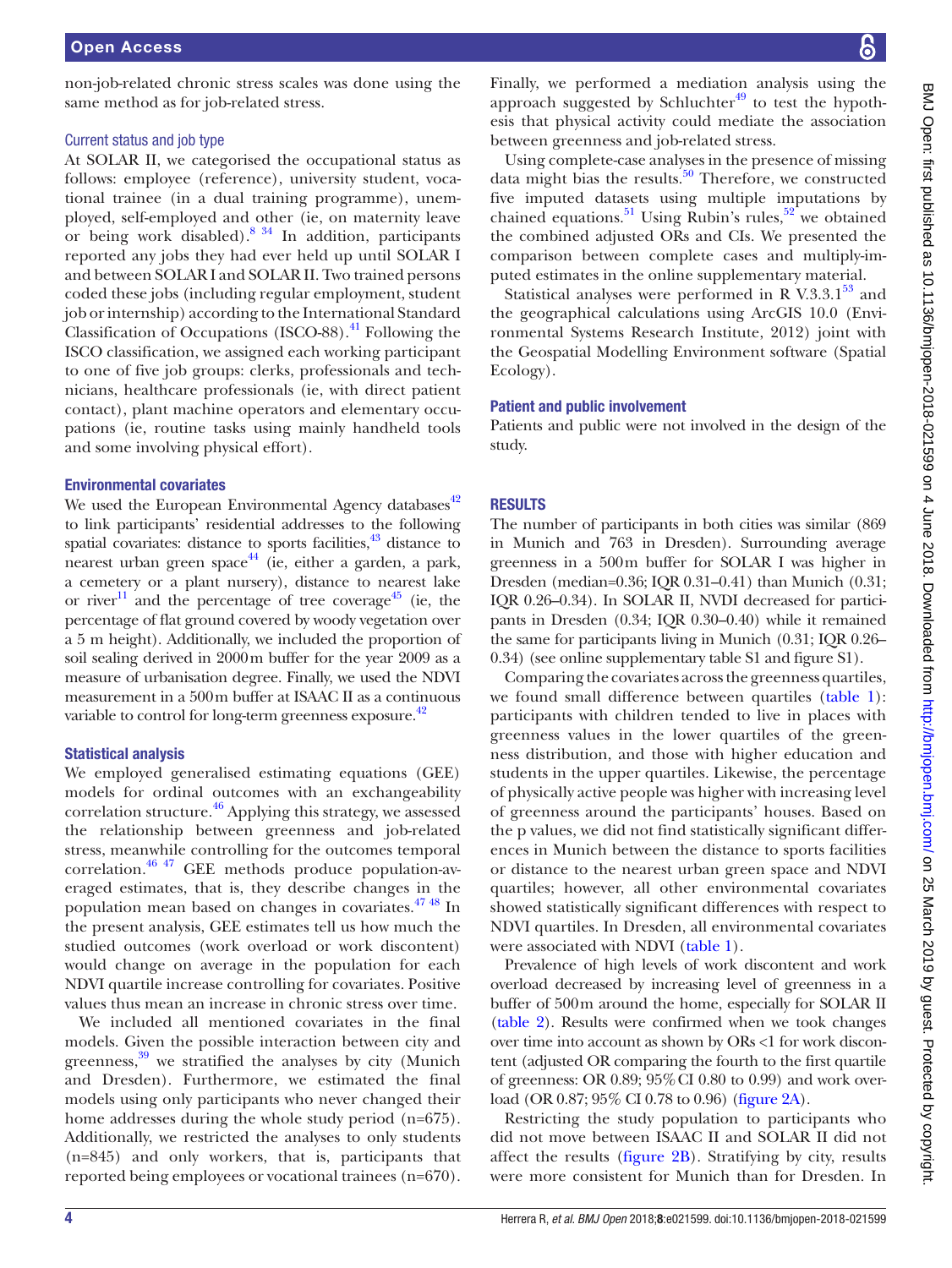<span id="page-4-0"></span>

| Table 1                                                    | Sociodemographic characteristics, type of job, psychological scores, environmental variables at baseline by city-specific NDVI quartile and city |                        |                               |                        |                        |                 |                               |                      |                       |                        |           |
|------------------------------------------------------------|--------------------------------------------------------------------------------------------------------------------------------------------------|------------------------|-------------------------------|------------------------|------------------------|-----------------|-------------------------------|----------------------|-----------------------|------------------------|-----------|
|                                                            |                                                                                                                                                  | Munich, n=869          |                               |                        |                        |                 | Dresden, n=763                |                      |                       |                        |           |
|                                                            |                                                                                                                                                  |                        | Centre-specific NDVI quartile |                        |                        |                 | Centre-specific NDVI quartile |                      |                       |                        |           |
|                                                            | Total                                                                                                                                            | $\overline{\sigma}$    | 8                             | ဗွ                     | ð                      | <b>P</b> values | $\overline{6}$                | 8                    | 3                     | ठै                     | P values  |
| Individual characteristics,                                | . n $(%)$                                                                                                                                        |                        |                               |                        |                        |                 |                               |                      |                       |                        |           |
| Sex, woman                                                 | 961 (58.9)                                                                                                                                       | 127 (59.1)             | 122(56.7)                     | 32 (61.7)              | 119 (55.3)             | 0.56            | 111 (60.3)                    | 110 (59.8)           | 111 (60.7)            | 112 (60.9)             | 0.99      |
| Having children*<br>$(MA=20)$ , yes                        | 51(3.1)                                                                                                                                          | 5(2.4)                 | 6(2.8)                        | 2(1)                   | 3(1.4)                 | 0.26            | 12(6.8)                       | 6(3.4)               | 7(4.0)                | 6(3.4)                 | 0.17      |
| Education* (NA=6)                                          |                                                                                                                                                  |                        |                               |                        |                        |                 |                               |                      |                       |                        |           |
| Elementary                                                 | $8$ (<1)                                                                                                                                         | $1($ $<$ $1)$          | 2(51)                         | $2($ (<1)              | $1($ 1)                | < 0.01          | $\circ$                       | $1($ $<$ $\!1)$      | $\circ$               | $1($ < 1)              | 0.08      |
| Secondary                                                  | 419 (25.8)                                                                                                                                       | 73 (34.3)              | 55 (25.9)                     | 53 (25.2)              | 47 (22.4)              |                 | 54 (30.7)                     | 41 (23.4)            | 48 (27.3)             | 33 (18.9)              |           |
| Advanced technical                                         | 194 (11.9)                                                                                                                                       | 31 (14.6)              | 32(15.1)                      | 32(15.2)               | 21 (10.0)              |                 | 17(9.7)                       | 14(8.0)              | 18 (10.2)             | 21 (12.0)              |           |
| Higher                                                     | 1005(61.8)                                                                                                                                       | 108(50.7)              | 123(58.0)                     | 123 (58.6)             | 141(67.1)              |                 | 105(59.7)                     | 119 (68.0)           | 110(62.5)             | 120(68.6)              |           |
| ( $N\AA = 33$ ), $>2$ hours/<br>Physical activity*<br>week | 511 (32.0)                                                                                                                                       | 55 (26.1)              | 76 (35.7)                     | 74 (35.1)              | 70 (32.9)              | 0.69            | 48 (27.4)                     | 57 (31.7)            | 50 (27.8)             | 64 (35.6)              | 0.05      |
| Current status* (NA=5)                                     |                                                                                                                                                  |                        |                               |                        |                        |                 |                               |                      |                       |                        |           |
| Employed                                                   | 365 (22.4)                                                                                                                                       | 52 (24.5)              | 44 (20.8)                     | 42 (20.0)              | 43 (20.4)              | 0.35            | 49 (27.8)                     | 35 (20)              | 43 (24.4)             | 38 (21.6)              | 0.10      |
| <b>Students</b>                                            | 845 (51.9)                                                                                                                                       | 97(45.8)               | 110(51.9)                     | 118 (56.2)             | 124 (58.8)             |                 | 74 (42.0)                     | 97(55.4)             | 82 (46.6)             | 96 (54.5)              |           |
| Apprentice                                                 | 305(18.7)                                                                                                                                        | 47 (22.2)              | 49 (23.1)                     | 41 (19.5)              | 35 (16.6)              |                 | 32 (18.2)                     | 23(13.1)             | 39 (22.2)             | 31 (17.6)              |           |
| Unemployed                                                 | 59 (3.6)                                                                                                                                         | 8(3.8)                 | 4(1.9)                        | 5 (2.4)                | $2\;(\leq\!1)$         |                 | 10(5.7)                       | 12(6.9)              | 7(4.0)                | 8(4.5)                 |           |
| Other                                                      | 53 (3.3)                                                                                                                                         | 8(3.8)                 | 5(2.4)                        | 4(1.9)                 | 7(3.3)                 |                 | 11(6.2)                       | 8(4.6)               | 5(2.8)                | 3(1.7)                 |           |
| Type of job, n (%)                                         |                                                                                                                                                  |                        |                               |                        |                        |                 |                               |                      |                       |                        |           |
| Clerks                                                     | 159 (9.7)                                                                                                                                        | 19(8.8)                | 16 (7.4)                      | 21(9.8)                | 25 (11.6)              | 0.24            | 18(9.8)                       | 20(10.9)             | 14(7.7)               | 21(11.4)               | 0.64      |
| Professionals and<br>technicians                           | 318 (19.5)                                                                                                                                       | 41 (19.1)              | 48 (22.3)                     | 39 (18.2)              | 40 (18.6)              | 0.74            | 41 (22.3)                     | 32 (17.4)            | 31 (16.9)             | 37(20.1)               | 0.92      |
| Health professionals                                       | 202 (12.4)                                                                                                                                       | 18(8.4)                | 22 (10.2)                     | 27(12.6)               | 31 (14.4)              | 0.24            | 23 (12.5)                     | 21(11.4)             | 30 (16.4)             | 26 (14.1)              | 0.80      |
| Plant machine<br>operators                                 | 248 (15.2)                                                                                                                                       | 31 (14.4)              | 36 (16.7)                     | 34 (15.9)              | 22(10.2)               | 0.38            | 34(18.5)                      | 29(15.8)             | 21(11.5)              | 37(20.1)               | 0.30      |
| occupations<br>Elementary                                  | 90 (5.5)                                                                                                                                         | 10(4.7)                | 10(4.7)                       | 8(3.7)                 | 5(2.3)                 | 0.65            | 14(7.6)                       | 14(7.6)              | 10(5.5)               | 17(9.2)                | 0.85      |
| Psychological variables, n (%)                             |                                                                                                                                                  |                        |                               |                        |                        |                 |                               |                      |                       |                        |           |
| Lack of social recognition (NA=14)                         |                                                                                                                                                  |                        |                               |                        |                        |                 |                               |                      |                       |                        |           |
| Low                                                        | 739 (45.7)                                                                                                                                       | 91 (42.9)              | 102(47.4)                     | 112(53.1)              | 98 (46.0)              | 0.09            | 85 (46.7)                     | 73 (40.1)            | 82 (44.8)             | 76 (41.5)              | 0.35      |
| Average                                                    | 656 (40.5)                                                                                                                                       | 84 (39.6)              | 85 (39.5)                     | 78 (37.0)              | 90 (42.3)              |                 | 69 (37.9)                     | 84 (46.2)            | 74 (40.4)             | 79 (43.2)              |           |
| High                                                       | 223 (13.8)                                                                                                                                       | 37(17.5)               | 28(13.0)                      | 21 (10.0)              | 25(11.7)               |                 | 28(15.4)                      | 25 (13.7)            | 27(14.8)              | 28(15.3)               |           |
| Social overload (NA=14)                                    |                                                                                                                                                  |                        |                               |                        |                        |                 |                               |                      |                       |                        |           |
| Low                                                        | 638 (39.4)                                                                                                                                       | 76 (35.8)              | 73(34.4)                      | 89 (42.2)              | 76 (35.7)              | 0.25            | 78 (42.4)                     | 80 (43.5)            | 74 (40.7)             | 73(39.9)               | 0.49      |
| Average<br>High                                            | 697 (43.1)<br>283 (17.5)                                                                                                                         | 88 (41.5)<br>48 (22.6) | 99 (46.7)<br>40 (18.9)        | 79 (37.4)<br>43 (20.4) | 93 (43.7)<br>44 (20.7) |                 | 30(16.3)<br>76(41.3)          | 77(41.8)<br>27(14.7) | 79 (43.4)<br>29(15.9) | 90 (49.2)<br>20 (10.9) |           |
|                                                            |                                                                                                                                                  |                        |                               |                        |                        |                 |                               |                      |                       |                        | Continued |

**6** 

Open Access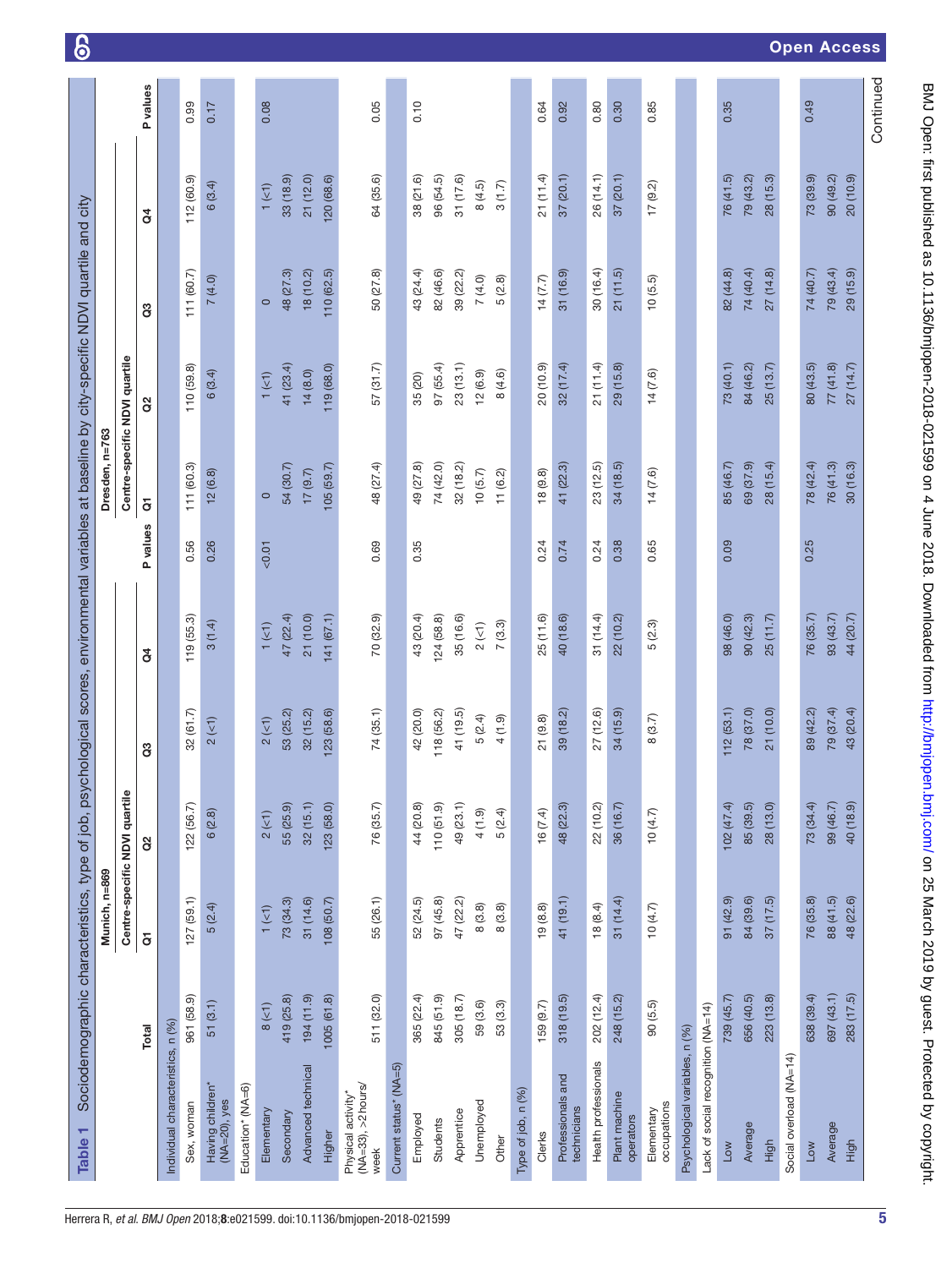| Ì                                                                                                                                                                                                                              |
|--------------------------------------------------------------------------------------------------------------------------------------------------------------------------------------------------------------------------------|
|                                                                                                                                                                                                                                |
| , prihlished as 10 11,8,7,731,7722,701,8-001,7200 77 A                                                                                                                                                                         |
|                                                                                                                                                                                                                                |
|                                                                                                                                                                                                                                |
|                                                                                                                                                                                                                                |
|                                                                                                                                                                                                                                |
|                                                                                                                                                                                                                                |
|                                                                                                                                                                                                                                |
|                                                                                                                                                                                                                                |
|                                                                                                                                                                                                                                |
|                                                                                                                                                                                                                                |
|                                                                                                                                                                                                                                |
|                                                                                                                                                                                                                                |
|                                                                                                                                                                                                                                |
|                                                                                                                                                                                                                                |
|                                                                                                                                                                                                                                |
|                                                                                                                                                                                                                                |
|                                                                                                                                                                                                                                |
|                                                                                                                                                                                                                                |
|                                                                                                                                                                                                                                |
|                                                                                                                                                                                                                                |
|                                                                                                                                                                                                                                |
|                                                                                                                                                                                                                                |
|                                                                                                                                                                                                                                |
|                                                                                                                                                                                                                                |
|                                                                                                                                                                                                                                |
|                                                                                                                                                                                                                                |
|                                                                                                                                                                                                                                |
|                                                                                                                                                                                                                                |
|                                                                                                                                                                                                                                |
|                                                                                                                                                                                                                                |
|                                                                                                                                                                                                                                |
| -<br> -<br> -<br> -<br> -<br> -                                                                                                                                                                                                |
|                                                                                                                                                                                                                                |
|                                                                                                                                                                                                                                |
|                                                                                                                                                                                                                                |
|                                                                                                                                                                                                                                |
|                                                                                                                                                                                                                                |
|                                                                                                                                                                                                                                |
|                                                                                                                                                                                                                                |
|                                                                                                                                                                                                                                |
|                                                                                                                                                                                                                                |
|                                                                                                                                                                                                                                |
| - 1000 DADROILMON OF DEALER ALLO DI DE A 110 GGC 170-01-01220 DI HONO DI CE DO DE DE DE DE DE DE DE DE DE DE D                                                                                                                 |
|                                                                                                                                                                                                                                |
|                                                                                                                                                                                                                                |
|                                                                                                                                                                                                                                |
|                                                                                                                                                                                                                                |
|                                                                                                                                                                                                                                |
|                                                                                                                                                                                                                                |
|                                                                                                                                                                                                                                |
|                                                                                                                                                                                                                                |
|                                                                                                                                                                                                                                |
|                                                                                                                                                                                                                                |
|                                                                                                                                                                                                                                |
| is the structure of the structure of the structure of the structure of the structure of the structure of the structure of the structure of the structure of the structure of the structure of the structure of the structure o |
| I                                                                                                                                                                                                                              |
|                                                                                                                                                                                                                                |
|                                                                                                                                                                                                                                |
|                                                                                                                                                                                                                                |
|                                                                                                                                                                                                                                |
|                                                                                                                                                                                                                                |
|                                                                                                                                                                                                                                |
|                                                                                                                                                                                                                                |
|                                                                                                                                                                                                                                |
|                                                                                                                                                                                                                                |
|                                                                                                                                                                                                                                |
|                                                                                                                                                                                                                                |
|                                                                                                                                                                                                                                |
|                                                                                                                                                                                                                                |
|                                                                                                                                                                                                                                |
|                                                                                                                                                                                                                                |
| <b>CHINE CITY CHINESES AND LOT DECEMBER 2015</b>                                                                                                                                                                               |
| Ì                                                                                                                                                                                                                              |
|                                                                                                                                                                                                                                |
|                                                                                                                                                                                                                                |
|                                                                                                                                                                                                                                |
|                                                                                                                                                                                                                                |

| Table 1 Continued                                |             |                              |             |             |             |          |                               |             |             |             |          |
|--------------------------------------------------|-------------|------------------------------|-------------|-------------|-------------|----------|-------------------------------|-------------|-------------|-------------|----------|
|                                                  |             | Munich, n=869                |             |             |             |          | Dresden, n=763                |             |             |             |          |
|                                                  |             | Centre-specific NDVI quartil | $\bullet$   |             |             |          | Centre-specific NDVI quartile |             |             |             |          |
|                                                  | Total       | ā                            | ဗွ          | 8           | đ           | P values | $\overline{6}$                | 8           | c3          | ð           | P values |
| Chronic worrying (NA=16)                         |             |                              |             |             |             |          |                               |             |             |             |          |
| <b>NOT</b>                                       | 822 (50.9)  | 109 (50.9)                   | 106 (50.2)  | 99 (46.9)   | 104 (48.8)  | 0.29     | 100(54.9)                     | 97 (53.0)   | 92(50.5)    | 92(50.3)    | 0.40     |
| Average                                          | 461 (28.5)  | 70 (32.7)                    | 55 (26.1)   | 50 (23.7)   | 61 (28.6)   |          | 48 (26.4)                     | 58 (31.7)   | 55 (30.2)   | 56 (30.6)   |          |
| High                                             | 333 (20.6)  | 35(16.4)                     | 50 (23.7)   | 62 (29.4)   | 48 (22.5)   |          | 34(18.7)                      | 28 (15.3)   | 35(19.2)    | 35(19.1)    |          |
| Stressful memories (NA=12)                       |             |                              |             |             |             |          |                               |             |             |             |          |
| Low                                              | 852 (52.6)  | 111(52.1)                    | 112(52.1)   | 101 (47.6)  | 99 (46.3)   | 0.81     | 106 (58.2)                    | 105(57.7)   | 101(55.8)   | 93 (50.8)   | 0.30     |
| Average                                          | 423 (26.1)  | 56 (26.3)                    | 51 (23.7)   | 56 (26.4)   | 65 (30.4)   |          | 42 (23.1)                     | 44 (24.2)   | 43 (23.8)   | 55 (30.1)   |          |
| High                                             | 345 (21.3)  | 46 (21.6)                    | 52 (24.2)   | 55 (25.9)   | 50 (23.4)   |          | 34 (18.7)                     | 33(18.1)    | 37 (20.4)   | 35(19.1)    |          |
| Environmental variables, mean (SD)*              |             |                              |             |             |             |          |                               |             |             |             |          |
| Distance to sports<br>facilities (km)            | 0.34(0.26)  | 0.37(0.25)                   | 0.36(0.21)  | 0.33(0.19)  | 0.35(0.26)  | 0.31     | 0.45(0.34)                    | 0.24(0.20)  | 0.26(0.23)  | 0.38(0.33)  | 10.07    |
| Distance to nearest<br>urban green space<br>(km) | 0.28(0.27)  | 0.25(0.18)                   | 0.25(0.19)  | 0.27(0.39)  | 0.23(0.22)  | 0.15     | 0.36(0.27)                    | 0.35(0.21)  | 0.25(0.22)  | 0.34(0.40)  | 0.01     |
| Distance to nearest<br>lake or river (km)        | 1.43(0.91)  | 1.26 (0.52)                  | 1.58 (0.90) | 1.69(1.02)  | 1.82(1.15)  | $-0.01$  | 0.82(0.60)                    | 1.28(0.75)  | 1.32(0.78)  | 1.55(0.99)  | 0.07     |
| coverage in 500m<br>Proportion of tree           | 2.5(4.1)    | 0.75(0.61)                   | 1.09(1.24)  | 1.48(1.86)  | 4.54 (5.90) | $-0.01$  | 1.60(1.02)                    | 1.50(1.12)  | 2.23 (1.96) | 7.30 (7.45) | 0.07     |
| Proportion of soil<br>sealing                    | 49.1 (18.6) | 67.7 (10.1)                  | 53.7 (11.7) | 46.7 (11.8) | 40.2 (14.2) | $-0.01$  | 60.8 (15.0)                   | 53.1 (15.1) | 43.5 (14.7) | 24.5 (14.5) | 0.01     |
| Greenness at ISAAC<br>II (500 m buffer)          | 0.31 (0.08) | 0.30 (0.06)                  | 0.32(0.06)  | 0.35(0.06)  | 0.37 (0.08) | $-0.07$  | 0.22(0.05)                    | 0.28(0.05)  | 0.32(0.04)  | 0.35(0.07)  | 0.07     |
| Total cample of 622                              |             |                              |             |             |             |          |                               |             |             |             |          |

Total sample, n=1632. \*Calculated in the second follow-up (SOLAR II).

Total sample, n=1632.<br>\*Calculated in the second follow-up (SOLAR II).<br>ISAAC, International Study on Asthma and Allergies in Childhood; NDVI, normalised difference vegetation index; NA, missing data; Q, quartile. ISAAC, International Study on Asthma and Allergies in Childhood; NDVI, normalised difference vegetation index; NA, missing data; Q, quartile.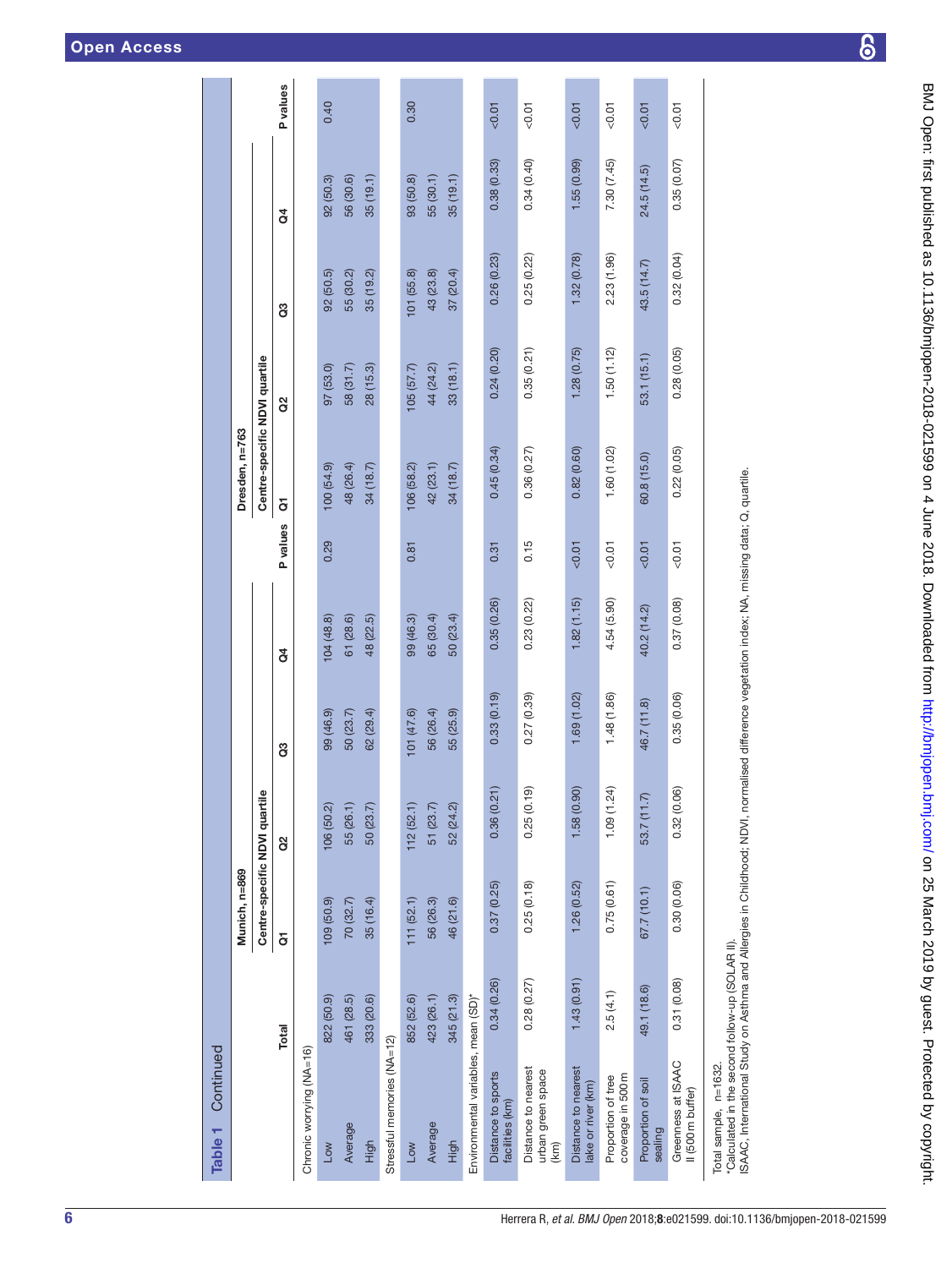<span id="page-6-0"></span>

| Table 2         |                               |                                      |                |                |                |                                      | Prevalence of job-related chronic stress outcomes by city-specific NDVI quartile in SOLAR I and SOLAR II |            |
|-----------------|-------------------------------|--------------------------------------|----------------|----------------|----------------|--------------------------------------|----------------------------------------------------------------------------------------------------------|------------|
|                 | Munich, n=869                 |                                      |                |                | Dresden, n=763 |                                      |                                                                                                          |            |
|                 |                               | <b>Centre-specific NDVI quartile</b> |                |                |                | <b>Centre-specific NDVI quartile</b> |                                                                                                          |            |
|                 | Q <sub>1</sub>                | Q <sub>2</sub>                       | Q <sub>3</sub> | Q <sub>4</sub> | Q <sub>1</sub> | Q <sub>2</sub>                       | Q3                                                                                                       | Q4         |
| <b>SOLARI</b>   |                               |                                      |                |                |                |                                      |                                                                                                          |            |
|                 | Work discontent ( $NA = 14$ ) |                                      |                |                |                |                                      |                                                                                                          |            |
| Low             | 103 (48.4)                    | 108 (50.9)                           | 108 (50.7)     | 102(48.1)      | 111(61.0)      | 95 (52.2)                            | 100 (55.2)                                                                                               | 103 (56.3) |
| Average         | 56 (26.3)                     | 60 (28.3)                            | 62 (29.1)      | 69 (32.5)      | 46 (25.3)      | 57 (31.3)                            | 55 (30.4)                                                                                                | 51 (27.9)  |
| <b>High</b>     | 54 (25.4)                     | 44 (20.8)                            | 43 (20.2)      | 41 (19.3)      | 25(13.7)       | 30(16.5)                             | 26(14.4)                                                                                                 | 29(15.8)   |
|                 | Work overload (NA=13)         |                                      |                |                |                |                                      |                                                                                                          |            |
| Low             | 116 (55.8)                    | 114 (53.5)                           | 125 (58.7)     | 118 (55.4)     | 104(57.1)      | 97(52.7)                             | 102 (56.0)                                                                                               | 92(50.5)   |
| Average         | 56 (26.9)                     | 63 (29.6)                            | 53 (24.9)      | 55 (25.8)      | 50 (27.5)      | 54 (29.3)                            | 54 (29.7)                                                                                                | 60 (33.0)  |
| <b>High</b>     | 36 (17.3)                     | 36 (16.9)                            | 35(16.4)       | 40 (18.8)      | 28(15.4)       | 33 (17.9)                            | 26(14.3)                                                                                                 | 30(16.5)   |
| <b>SOLAR II</b> |                               |                                      |                |                |                |                                      |                                                                                                          |            |
|                 | Work discontent (NA=14)       |                                      |                |                |                |                                      |                                                                                                          |            |
| Low             | 126 (59.4)                    | 135 (64.0)                           | 152 (71.7)     | 141 (66.8)     | 108 (62.4)     | 126 (72.4)                           | 125(71.4)                                                                                                | 127 (72.2) |
| Average         | 47 (22.2)                     | 43 (20.4)                            | 34 (16.0)      | 46 (21.8)      | 40(23.1)       | 27(15.5)                             | 33 (18.9)                                                                                                | 30(17.0)   |
| High            | 39 (18.4)                     | 33 (15.6)                            | 26 (12.3)      | 24 (11.4)      | 25(14.5)       | 21(12.1)                             | 17(9.7)                                                                                                  | 19 (10.8)  |
|                 | Work overload (NA=13)         |                                      |                |                |                |                                      |                                                                                                          |            |
| Low             | 99 (46.7)                     | 110 (52.1)                           | 114 (53.8)     | 105 (50.0)     | 90(51.4)       | 100 (56.8)                           | 101 (58.0)                                                                                               | 98 (56.0)  |
| Average         | 59 (27.8)                     | 50 (23.7)                            | 56 (26.4)      | 64 (30.5)      | 48 (27.4)      | 48 (27.3)                            | 38(21.8)                                                                                                 | 47 (26.9)  |
| High            | 54 (25.5)                     | 51 (24.2)                            | 42 (19.8)      | 41 (19.5)      | 37(21.1)       | 28 (15.9)                            | 35 (20.1)                                                                                                | 30(17.1)   |

Total sample, n=1632.

NA, missing data; NDVI, normalised difference vegetation index; Q, quartile.

students [\(figure](#page-8-0) 3A), the OR for work overload was  $\langle$ 1 for all quartiles compared with the first quartile of NDVI. For workers ([figure](#page-8-0) 3B), no statistically significant difference for work overload and work discontent was seen by NDVI quartiles. Stratifying results for city, results for students followed the same pattern when restricting the analyses for Munich while for work discontent they did not reach the level of statistical significance for students from Dresden. For workers, we did not see any statistically significant associations for participants from Munich while work overload decreased with increasing NDVI quartile in Dresden [\(figure](#page-8-0) 3B).

In the mediation analysis, we found a mediated proportion of physical activity on stress of 1.46% (95% CI −10.2% to 5.6%) for work discontent, and a 0.13% (95% CI −0.6% to 3%) for work overload. Unadjusted results were similar to the adjusted ones (see online [supplementary table S2](https://dx.doi.org/10.1136/bmjopen-2018-021599)). Likewise, complete-case analyses were not different from imputed results (see online [supplementary table S3\)](https://dx.doi.org/10.1136/bmjopen-2018-021599).

#### **DISCUSSION**

In our cohort of young adults in the transition from school to working/university life, we found that more greenness around the place of living corresponds to lower levels of job-related stress. For work discontent, our results suggest a linear, inverse dose-response pattern across quartiles while for work overload we observed a

'J-shape' association. Our results remained robust when controlling for a wide range of confounding factors and with only small differences when stratifying for various subpopulations. These findings thus contribute to an improved understanding of the mental health benefits of green environments, especially in young adults transitioning from school to the university or working life. Our results expand and corroborate the finding of previous studies on the benefits of being exposed to greenness on mental health among different populations.<sup>17 29 31 54 55</sup>

Greenness exposure brings benefits on mental health. It could operate through increasing opportunities for physical activity and enhanced access to recreational and sports facilities. $56-58$  Therefore, we controlled for physical activity and distance to sports facilities which did not change the results. Some researchers suggested that physical activity may act as a mediator between greenness and mental health. $6^{6}$ <sup>17</sup> However, this was not confirmed in our mediation analysis. Therefore, we hypothesise that the described associations between greenness and stress might be attributed to mechanisms beyond physical activity, which is in line with other studies.[18 54](#page-10-39)

In our study, higher exposure to NDVI levels was inversely related to reporting stress at school, university or workplace, indicating that a favourable environment is an essential resource for recreation and recovery, setting off or balancing out stress related to school,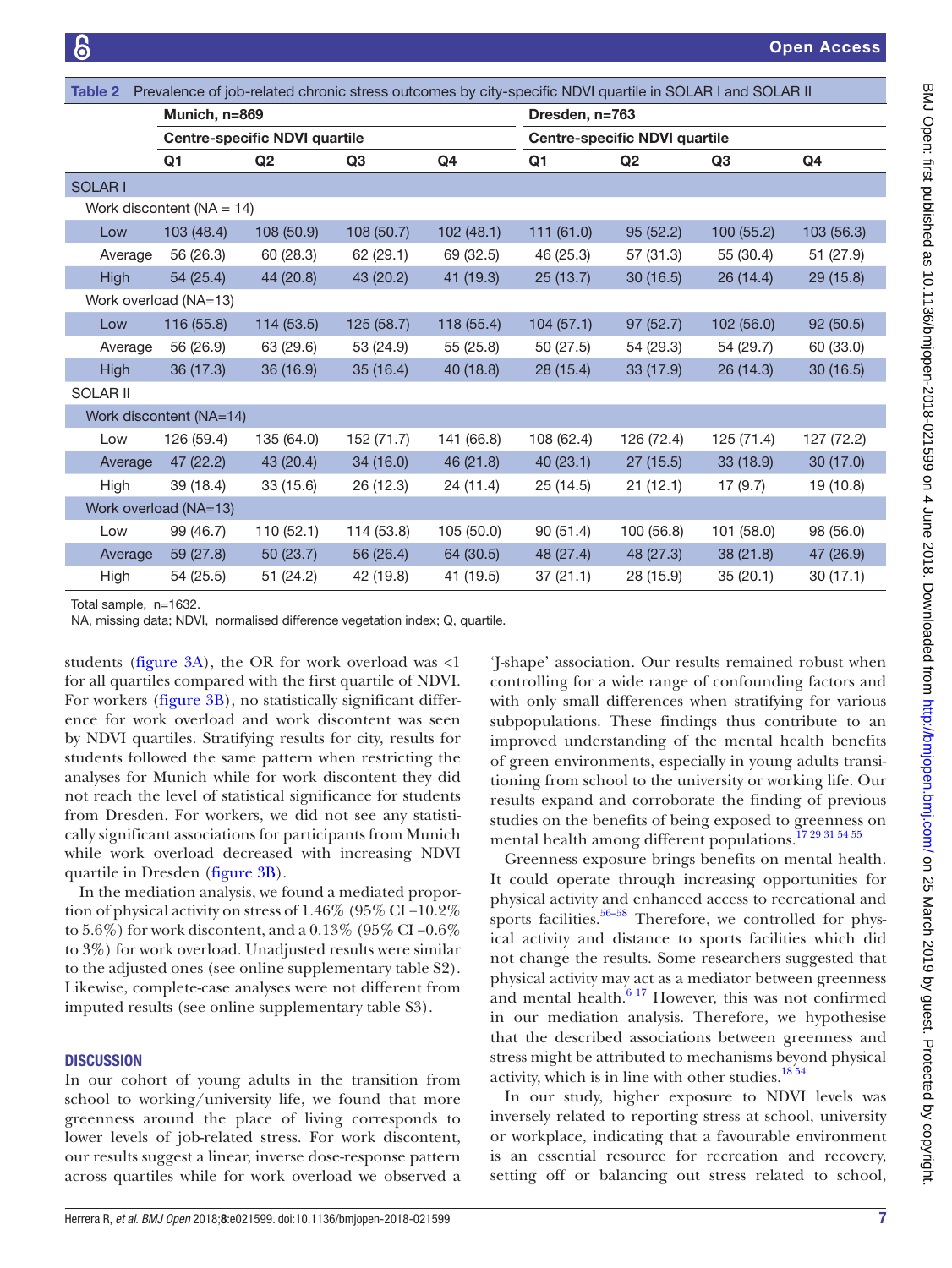

B

<span id="page-7-0"></span>Figure 2 City-specific associations between greenness in a 500m buffer and work discontent and work overload. Ordinal generalised estimating equation models adjusted for sex, having children, physical activity, education, current status, type of job, psychological variables and environmental variables using complete cases in selected subpopulations: (A) complete cases for the combined population (n=1430), Munich (n=779) and Dresden (n=651). (B) Complete cases that never moved in the combined population (n=629), Munich (n=443) and Dresden (n=186). NDVI, normalised difference vegetation index; Q, quartile.

university or workplace. The association remained stable when adjusting for type of job/being a student/ being employed so that such potential differences do not explain the observed associations. Differences in the estimated associations between Munich and Dresden may result from different distributions of other factors, like socioeconomic status among both cities, which could affect the susceptibility to greenness exposure and job-related chronic stress.<sup>17 39 59</sup>

The 'J-shape' observed for work overload in our study was also seen in an Australian life-course study using

 $GHQ-12$  as a mental health outcome.<sup>31</sup> We believe that participants in our cohort who were living in the highest greenness quartile have the most extended commuting times between their homes and place of study or work. Commuting plus work/studying may result in increased mental burden measured by work overload. Unfortunately, we did not ask participants for their commuting times. Future studies on this subject should include commuting times as a potential confounder. As suggested by other authors,  $^{18}$   $^{29}$   $^{30}$   $^{58}$   $^{60}$  we included environmental variables such as tree coverage, distance to sports facilities,

8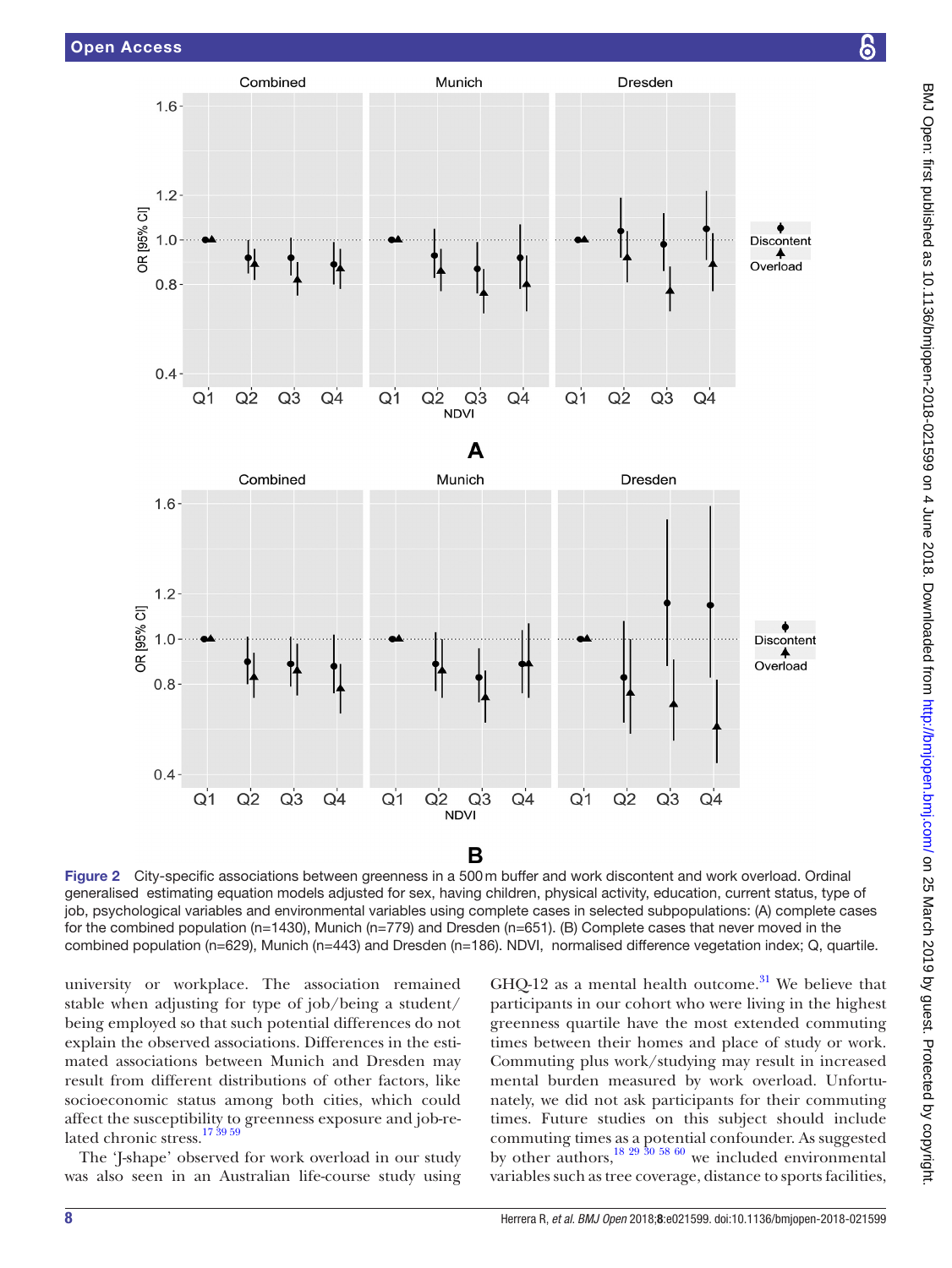

<span id="page-8-0"></span>Figure 3 City-specific associations between greenness in a 500m buffer and work discontent and work overload. Ordinal generalised estimating equation models adjusted for sex, having children, physical activity, education, current status, type of job, psychological variables and environmental variables using complete cases in selected subpopulations: (A) complete cases students only for the combined population (n=845), Munich (n=463) and Dresden (n=382). (B) Complete cases workers only in the combined population (n=670), Munich (n=359) and Dresden (n=311). NDVI, normalised difference vegetation index; Q, quartile.

distance to rivers, etc as potential confounders. However, removing those from the adjusted models did not change the results (data not shown).

Among the strengths of our study is its prospective design, which allows to differentiate the temporal sequence between the exposure to greenness and job-related chronic stress. Our questionnaire focused on asthma and allergies so that participants were not aware of the hypotheses of the current paper. Therefore, we expect differential misclassification of the outcomes to be limited. Standardised, objective and blinded assessments of greenness at each follow-up point, from good satellite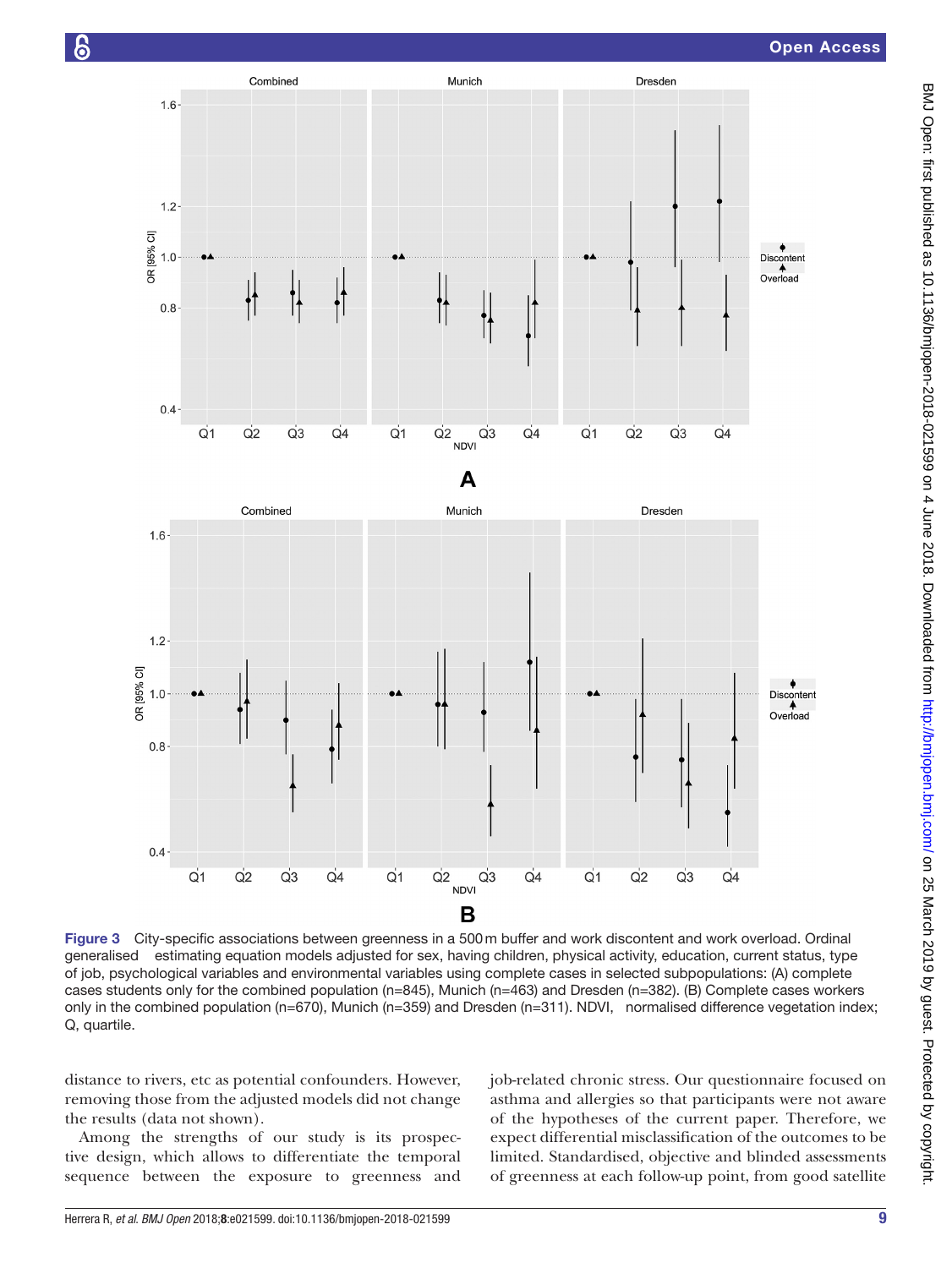resolution images are further strengths of our study. Using NDVI as a proxy for exposure to green spaces accounts for all kinds of vegetation, and it can promote greener landscape views and leisure activities, which has shown stress recovering benefits in workers.<sup>13 28 56</sup>

Among the limitations of our study are the use of satellite images for the NDVI calculations, which were not temporally aligned with the SOLAR I surveys. Nevertheless, we expected spatial greenness to remain stable over several years.<sup>[58](#page-11-0)</sup> We could not measure exposure to greenness at work because for ethical issues we could not assess the address of the workplace. This made it also impossible to calculate the commuting greenspace of participants. The shortcomings of our study are common, and almost no study in the field has obtained information other than the residential address for greenspace assessment. $60\,61\,$  A distinctive feature of our study compared with similar ones is that job-related stress was assessed using a validated scale, instead of using general stress and mental health. Residential greenspaces could improve coping mechanisms to job-related chronic stress in different ways, through viewing, physical activity and social interaction.<sup>1218</sup> Inclusion of additional sources of greenness deserves more attention in future studies on greenness and job-related chronic stress. Our data draw on self-reports of job-related chronic stress, which may be biased by personality or other reporting bias. Moreover, we did not consider whether the participants answered during or after the exam period. Nevertheless, in SOLAR I, participants received the questionnaires between August 2002 and January 2003, which is a period without a high academic load in Germany. In SOLAR II, we sent the questionnaires between August 2007 and November 2008, this means, over a more than a 1 year period. Therefore, SOLAR II also included periods of higher academic load for students. We expected random fluctuations in stress measurement in general, but we do not believe that our results were influenced by this non-differential misclassification because our instrument measures chronic stress rather than study load or workload.<sup>[33](#page-10-17)</sup> Job-related chronic stress may be influenced by several personal, social and cultural characteristics. Accordingly, we adjusted all estimates for a set of predefined variables such as sex, education, having children and non-job-related chronic stress measurements. In our study, we did not collect contextual data such as ethnic background, cultural conceptions and social cohesion due to legal and logistical reasons. Those suffering from job-related stress at follow-up might have been less likely to participate. However, we do not assume that this depended on our exposure, so potential selection bias should be limited.

# **CONCLUSION**

Our findings suggest that residential green spaces, measured using the vegetation index, is inversely

associated with job-related chronic stress in German young adults transitioning from school to university or working life. Further studies on this topic could further contribute to improve urban planning or to develop recommendations for health promotion through favourable living and working spaces.

#### Author affiliations

<sup>1</sup>Occupational and Environmental Epidemiology and NetTeaching Unit, Institute and Outpatient Clinic for Occupational, Social and Environmental Medicine, University Hospital Munich (LMU), Munich, Germany

<sup>2</sup>Institute for Medical Informatics, Biometry and Epidemiology-IBE, Ludwig-Maximilians-University Munich (LMU), Munich, Germany

<sup>3</sup>Unit Paediatric Environmental Epidemiology, Institute and Outpatient Clinic for Occupational, Social and Environmental Medicine University Hospital Munich (LMU), Munich, Germany

4 Comprehensive Pneumology Center Munich (CPC-M), German Center for Lung Research (DZL), Munich, Germany

5 Institute of Epidemiology I, Helmholtz Zentrum München—German Research Center for Environmental Health, Munich, Germany

<sup>6</sup>Institute of Epidemiology and Medical Biometry, Ulm University, Ulm, Germany <sup>7</sup> Institute and Outpatient Clinic for Occupational, Social and Environmental Medicine, University Hospital Munich (LMU), Munich, Germany

<sup>8</sup>Max Planck Institute for Empirical Aesthetics, Frankfurt am Main, Germany <sup>9</sup>Department of Pediatrics and Adolescent Medicine, University Hospital Carl Gustav Carus Dresden Technical University Dresden, Dresden, Germany

<sup>10</sup>Dr von Hauner Children's Hospital, University Hospital Munich (LMU), Munich, **Germany** 

<sup>11</sup> Munich Center of Health Sciences, Ludwig-Maximilians-University, Munich, Germany

Acknowledgements The authors would like to thank all study participants, the study team and all the people involved in the study as well as Daloha Rodríguez-Molina for her continuous help in the draft of this manuscript.

Contributors RH was responsible for data analysis and drafting the manuscript. RH, UB, KR, and JGer contributed to the data analysis plan. CV, JG and KR are principal investigators of SOLAR (Study on Occupational Allergy Risks). DN, EvM and JG contributed to the planning and conception of the study and manuscript suggestions. IM and JH contributed to the exposure assessment, data analysis and manuscript revision. WS conceived the TICS scale and contributed to the study conception, data interpretation and manuscript suggestions. RH, DW, MW, GW and KR were involved in data interpretation and drafting the paper. All authors critically appraised and approved the final manuscript.

Funding RH received a doctoral scholarship from the Colombian Administrative Department of Science, Technology and Innovation (COLCIENCIAS) (No. 646). The SOLAR study was supported by the Federal Institute for Occupational Safety and Health (BauA), the Federal Ministry of Labour and Social Affairs (BMAS) and the Munich Center for Health Sciences (Ludwig-Maximilians-University).

Competing interests None declared.

Patient consent Obtained.

Ethics approval This study received ethical clearance from the Ethical Committee of the Medical Faculty of the University of Dresden (Dresden, Germany), the Ethical Committee of the Bavarian Chamber of Physicians (Munich, Germany) (EK 38022007) and by the Ethical Committee of the University of Ulm (Ulm, Germany).

Provenance and peer review Not commissioned; externally peer reviewed.

Data sharing statement No additional data are available.

Open Access This is an Open Access article distributed in accordance with the Creative Commons Attribution Non Commercial (CC BY-NC 4.0) license, which permits others to distribute, remix, adapt, build upon this work non-commercially, and license their derivative works on different terms, provided the original work is properly cited and the use is non-commercial. See: [http://creativecommons.org/](http://creativecommons.org/licenses/by-nc/4.0/) [licenses/by-nc/4.0/](http://creativecommons.org/licenses/by-nc/4.0/)

© Article author(s) (or their employer(s) unless otherwise stated in the text of the article) 2018. All rights reserved. No commercial use is permitted unless otherwise expressly granted.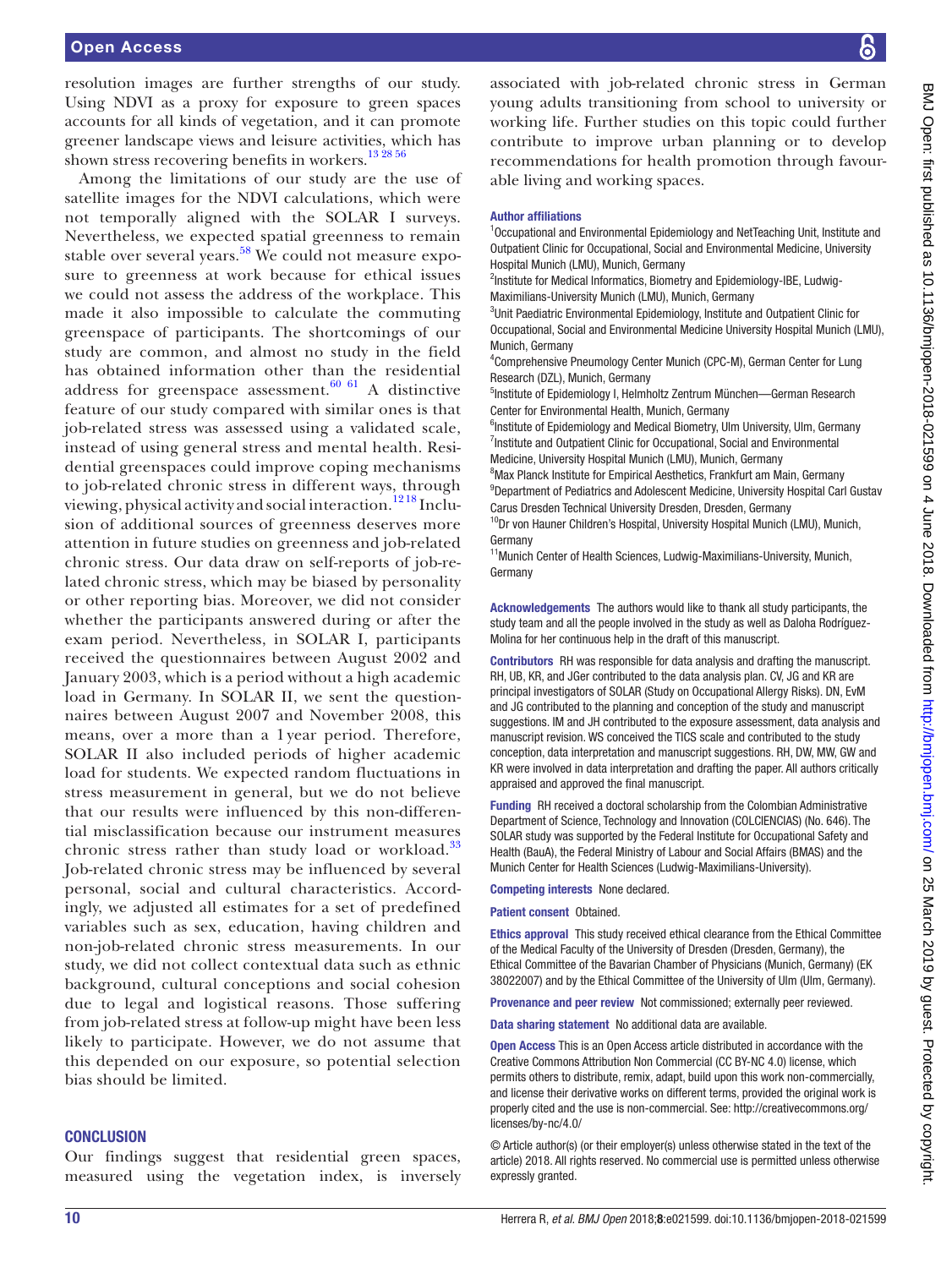### **REFERENCES**

- <span id="page-10-0"></span>1. Grupp H, Köenig HH, Konnopka A. Cost measurement of mental disorders in Germany. *[J Ment Health Policy Econ](http://www.ncbi.nlm.nih.gov/pubmed/24864116)* 2014;17:3–8.
- <span id="page-10-1"></span>2. Nations U. *World Urbanization Prospects: The 2014 Revision, Highlights*. Population Division, United Nations: Department of Economic and Social Affairs, 2014.
- <span id="page-10-2"></span>3. Miles R, Coutts C, Mohamadi A. Neighborhood urban form, social environment, and depression. *[J Urban Health](http://dx.doi.org/10.1007/s11524-011-9621-2)* 2012;89:1–18.
- <span id="page-10-3"></span>4. Vlahov D, Galea S. Urbanization, urbanicity, and health. *[J Urban](http://dx.doi.org/10.1093/jurban/79.suppl_1.S1)  [Health](http://dx.doi.org/10.1093/jurban/79.suppl_1.S1)* 2002;79:1S–12.
- <span id="page-10-4"></span>5. Srivastava K. Urbanization and mental health. *[Ind Psychiatry J](http://dx.doi.org/10.4103/0972-6748.64028)* 2009;18:75.
- <span id="page-10-38"></span>6. Erdem Ö, Van Lenthe FJ, Prins RG, *et al*. Socioeconomic Inequalities in Psychological Distress among Urban Adults: The Moderating Role of Neighborhood Social Cohesion. *[PLoS One](http://dx.doi.org/10.1371/journal.pone.0157119)* 2016;11:e0157119.
- <span id="page-10-5"></span>7. Trautmann S, Rehm J, Wittchen Hans‐Ulrich, Wittchen HU. The economic costs of mental disorders. *[EMBO Rep](http://dx.doi.org/10.15252/embr.201642951)* 2016;17:e201642951:1245–9.
- <span id="page-10-6"></span>8. Herrera R, Berger U, Genuneit J, *et al*. Chronic Stress in Young German Adults: Who Is Affected? A Prospective Cohort Study. *[Int J](http://dx.doi.org/10.3390/ijerph14111325)  [Environ Res Public Health](http://dx.doi.org/10.3390/ijerph14111325)* 2017;14:1325.
- <span id="page-10-7"></span>Rutt RL, Gulsrud NM. Green justice in the city: A new agenda for urban green space research in Europe. *[Urban For Urban Green](http://dx.doi.org/10.1016/j.ufug.2016.07.004)* 2016;19:123–7.
- <span id="page-10-8"></span>10. Gascon M, Triguero-Mas M, Martínez D, *et al*. Mental health benefits of long-term exposure to residential green and blue spaces: a systematic review. *[Int J Environ Res Public Health](http://dx.doi.org/10.3390/ijerph120404354)* 2015;12:4354–79.
- <span id="page-10-27"></span>11. James P, Banay RF, Hart JE, *et al*. A Review of the Health Benefits of Greenness. *[Curr Epidemiol Rep](http://dx.doi.org/10.1007/s40471-015-0043-7)* 2015;2:131–42.
- <span id="page-10-42"></span>12. Hartig T, Mitchell R, de Vries S, *et al*. Nature and health. *[Annu Rev](http://dx.doi.org/10.1146/annurev-publhealth-032013-182443)  [Public Health](http://dx.doi.org/10.1146/annurev-publhealth-032013-182443)* 2014;35:207–28.
- <span id="page-10-41"></span>13. Ochodo C, Ndetei DM, Moturi WN, *et al*. External built residential environment characteristics that affect mental health of adults. *[J](http://dx.doi.org/10.1007/s11524-013-9852-5)  [Urban Health](http://dx.doi.org/10.1007/s11524-013-9852-5)* 2014;91:908–27.
- 14. Wolch JR, Byrne J, Newell JP. Urban green space, public health, and environmental justice: The challenge of making cities 'just green enough'. *[Landsc Urban Plan](http://dx.doi.org/10.1016/j.landurbplan.2014.01.017)* 2014;125:234–44.
- 15. Roe JJ, Thompson CW, Aspinall PA, *et al*. Green space and stress: evidence from cortisol measures in deprived urban communities. *[Int](http://dx.doi.org/10.3390/ijerph10094086)  [J Environ Res Public Health](http://dx.doi.org/10.3390/ijerph10094086)* 2013;10:4086–103.
- <span id="page-10-13"></span>16. Lee AC, Maheswaran R. The health benefits of urban green spaces: a review of the evidence. *[J Public Health](http://dx.doi.org/10.1093/pubmed/fdq068)* 2011;33:212–22.
- <span id="page-10-36"></span>17. Maas J, Verheij RA, Groenewegen PP, *et al*. Green space, urbanity, and health: how strong is the relation? *[J Epidemiol Community](http://dx.doi.org/10.1136/jech.2005.043125)  [Health](http://dx.doi.org/10.1136/jech.2005.043125)* 2006;60:587–92.
- <span id="page-10-39"></span>18. Triguero-Mas M, Dadvand P, Cirach M, *et al*. Natural outdoor environments and mental and physical health: relationships and mechanisms. *[Environ Int](http://dx.doi.org/10.1016/j.envint.2015.01.012)* 2015;77:35–41.
- <span id="page-10-11"></span>19. Akpinar A. How is high school greenness related to students' restoration and health? *[Urban For Urban Green](http://dx.doi.org/10.1016/j.ufug.2016.01.007)* 2016;16:1–8.
- 20. Herzog TR, Maguire P, Nebel MB, *et al*. Assessing the restorative components of environments. *J Environ Psychol* 2003;23:159 –70.
- 21. Ulrich RS, Simons RF, Losito BD, *et al*. Stress recovery during exposure to natural and urban environments. *[J Environ Psychol](http://dx.doi.org/10.1016/S0272-4944(05)80184-7)* 1991;11:201–30.
- <span id="page-10-9"></span>22. Roe JJ, Aspinall PA. Adolescents' daily activities and the restorative niches that support them. *[Int J Environ Res Public Health](http://dx.doi.org/10.3390/ijerph9093227)* 2012;9:3227–44.
- <span id="page-10-10"></span>23. Korpela K, De Bloom J, Kinnunen U. From restorative environments to restoration in work. *[Intelligent Buildings International](http://dx.doi.org/10.1080/17508975.2014.959461)* 2015;7:215–23.
- 24. Sop Shin W. The influence of forest view through a window on job satisfaction and job stress. *[Scandinavian Journal of Forest Research](http://dx.doi.org/10.1080/02827580701262733)* 2007;22:248–53.
- 25. Leather P, Pyrgas M, Beale D, *et al*. Windows in the workplace: Sunlight, view, and occupational stress. *Environment and Behavior* 1998;30:739–62.
- 26. Li D, Sullivan WC. Impact of views to school landscapes on recovery from stress and mental fatigue. *[Landsc Urban Plan](http://dx.doi.org/10.1016/j.landurbplan.2015.12.015)* 2016;148:149–58.
- <span id="page-10-12"></span>27. Lottrup L, Grahn P, Stigsdotter UK. Workplace greenery and perceived level of stress: Benefits of access to a green outdoor environment at the workplace. *[Landsc Urban Plan](http://dx.doi.org/10.1016/j.landurbplan.2012.09.002)* 2013;110:5–11. 28. Dravigne A, Waliczek TM, Lineberger R, *et al*. The effect of live plants
- and window views of green spaces on employee perceptions of job satisfaction. *HortScience* 2008;43:183–7.
- 29. Colley K, Brown C, Montarzino A. Understanding Knowledge Workers' Interactions With Workplace Greenspace: Open Space Use and Restoration Experiences at Urban-Fringe Business Sites. *Environment and Behavior* 2017;49:314–38.
- 30. Gong Y, Palmer S, Gallacher J, *et al*. A systematic review of the relationship between objective measurements of the

urban environment and psychological distress. *[Environ Int](http://dx.doi.org/10.1016/j.envint.2016.08.019)* 2016;96:48–57.

- <span id="page-10-40"></span>31. Astell-Burt T, Mitchell R, Hartig T. The association between green space and mental health varies across the lifecourse. A longitudinal study. *[J Epidemiol Community Health](http://dx.doi.org/10.1136/jech-2013-203767)* 2014;68:578–83.
- <span id="page-10-14"></span>32. Petrowski K, Paul S, Albani C, *et al*. Factor structure and psychometric properties of the trier inventory for chronic stress (TICS) in a representative German sample. *[BMC Med Res Methodol](http://dx.doi.org/10.1186/1471-2288-12-42)* 2012;12:42.
- <span id="page-10-17"></span>33. Schulz P, Schlotz W. Trier Inventory for the Assessment of Chronic Stress (TICS): Scale construction, statistical testing, and validation of the scale work overload. *Diagnostica* 1999.
- <span id="page-10-15"></span>34. Heinrich S, Peters A, Kellberger J, *et al*. Study on occupational allergy risks (SOLAR II) in Germany: design and methods. *[BMC](http://dx.doi.org/10.1186/1471-2458-11-298)  [Public Health](http://dx.doi.org/10.1186/1471-2458-11-298)* 2011;11:298.
- <span id="page-10-16"></span>35. Weiland SK, Björkstén B, Brunekreef B, *et al*. Phase II of the International Study of Asthma and Allergies in Childhood (ISAAC II): rationale and methods. *[Eur Respir J](http://dx.doi.org/10.1183/09031936.04.00090303)* 2004;24:406–12.
- <span id="page-10-18"></span>36. Hapke U, Maske UE, Scheidt-Nave C, *et al*. [Chronic stress among adults in Germany: results of the German Health Interview and Examination Survey for Adults (DEGS1)]. *[Bundesgesundheitsblatt](http://dx.doi.org/10.1007/s00103-013-1690-9)  [Gesundheitsforschung Gesundheitsschutz](http://dx.doi.org/10.1007/s00103-013-1690-9)* 2013;56(5-6):749–54.
- <span id="page-10-19"></span>37 Solano R, Didan K, Jacobson A, *et al*. *MODIS vegetation index user's guide (MOD13 series)*. The University of Arizona: Vegetation Index and Phenology Lab, 2010:1–38.
- <span id="page-10-20"></span>38. James P, Berrigan D, Hart JE, *et al*. Effects of buffer size and shape on associations between the built environment and energy balance. *[Health Place](http://dx.doi.org/10.1016/j.healthplace.2014.02.003)* 2014;27:162–70.
- <span id="page-10-21"></span>39. Casey J, James P, Rudolph K, *et al*. Greenness and Birth Outcomes in a Range of Pennsylvania Communities. *[Int J Environ Res Public](http://dx.doi.org/10.3390/ijerph13030311)  [Health](http://dx.doi.org/10.3390/ijerph13030311)* 2016;13:311.
- <span id="page-10-22"></span>40. Organization WH. *Global recommendations on physical activity for health*, 2010.
- <span id="page-10-23"></span>41. Wolf C. The ISCO-88 International Standard Classification of Occupations in Cross-National Survey Research. *[Bulletin of](http://dx.doi.org/10.1177/075910639705400102)  [Sociological Methodology/Bulletin de Méthodologie Sociologique](http://dx.doi.org/10.1177/075910639705400102)* 1997;54:23–40.
- <span id="page-10-24"></span>42. Panagos P, Van Liedekerke M, Jones A, *et al*. European Soil Data Centre: Response to European policy support and public data requirements. *[Land use policy](http://dx.doi.org/10.1016/j.landusepol.2011.07.003)* 2012;29:329–38.
- <span id="page-10-25"></span>43. Gidlow CJ, Jones MV, Hurst G, *et al*. Where to put your best foot forward: Psycho-physiological responses to walking in natural and urban environments. *[J Environ Psychol](http://dx.doi.org/10.1016/j.jenvp.2015.11.003)* 2016;45:22–9.
- <span id="page-10-26"></span>44. Markevych I, Fuertes E, Tiesler CM, *et al*. Surrounding greenness and birth weight: results from the GINIplus and LISAplus birth cohorts in Munich. *[Health Place](http://dx.doi.org/10.1016/j.healthplace.2013.12.001)* 2014;26:39–46.
- <span id="page-10-28"></span>45. Jiang B, Chang C-Y, Sullivan WC. A dose of nature: Tree cover, stress reduction, and gender differences. *[Landsc Urban Plan](http://dx.doi.org/10.1016/j.landurbplan.2014.08.005)* 2014;132:26–36.
- <span id="page-10-29"></span>46. Touloumis A, Agresti A, Kateri M. GEE for multinomial responses using a local odds ratios parameterization. *[Biometrics](http://dx.doi.org/10.1111/biom.12054)* 2013;69:633–40.
- <span id="page-10-30"></span>47. Hubbard AE, Ahern J, Fleischer NL, *et al*. To GEE or not to GEE: comparing population average and mixed models for estimating the associations between neighborhood risk factors and health. *[Epidemiology](http://dx.doi.org/10.1097/EDE.0b013e3181caeb90)* 2010;21:467–74.
- 48. Zorn CJW. Generalized Estimating Equation Models for Correlated Data: A Review with Applications. *[Am J Pol Sci](http://dx.doi.org/10.2307/2669353)* 2001;45:470–90.
- <span id="page-10-31"></span>49. Schluchter MD. Flexible Approaches to Computing Mediated Effects in Generalized Linear Models: Generalized Estimating Equations and Bootstrapping. *[Multivariate Behav Res](http://dx.doi.org/10.1080/00273170802034877)* 2008;43:268–88.
- <span id="page-10-32"></span>50 Harel O, Mitchell EM, Perkins NJ, *et al*. Multiple Imputation for Incomplete Data in Epidemiologic Studies. *American Journal of Epidemiology* 2017.
- <span id="page-10-33"></span>51. White IR, Royston P, Wood AM. Multiple imputation using chained equations: Issues and guidance for practice. *[Stat Med](http://dx.doi.org/10.1002/sim.4067)* 2011;30:377–99.
- <span id="page-10-34"></span>52. Rubin DB. Inference and missing data. *[Biometrika](http://dx.doi.org/10.1093/biomet/63.3.581)* 1976;63:581–92.
- <span id="page-10-35"></span>53. Team RC. *R: A language and environment for statistical computing*. Vienna, Austria: R Foundation for Statistical Computing, 2014.
- 54. Markevych I, Tiesler CM, Fuertes E, *et al*. Access to urban green spaces and behavioural problems in children: Results from the GINIplus and LISAplus studies. *[Environ Int](http://dx.doi.org/10.1016/j.envint.2014.06.002)* 2014;71:29–35.
- 55. Burton JP, Hoobler JM, Scheuer ML. Supervisor workplace stress and abusive supervision: The buffering effect of exercise. *[J Bus](http://dx.doi.org/10.1007/s10869-011-9255-0)  [Psychol](http://dx.doi.org/10.1007/s10869-011-9255-0)* 2012;27:271–9.
- <span id="page-10-37"></span>56. Trenberth L, Dewe P, Walkey F. Leisure and its role as a strategy for coping with work stress. *[Int J Stress Manag](http://dx.doi.org/10.1023/A:1022928326410)* 1999;6:89–103.
- 57. Ohta M, Mizoue T, Mishima N, *et al*. Effect of the physical activities in leisure time and commuting to work on mental health. *[J Occup](http://dx.doi.org/10.1539/joh.49.46)  [Health](http://dx.doi.org/10.1539/joh.49.46)* 2007;49:46–52.